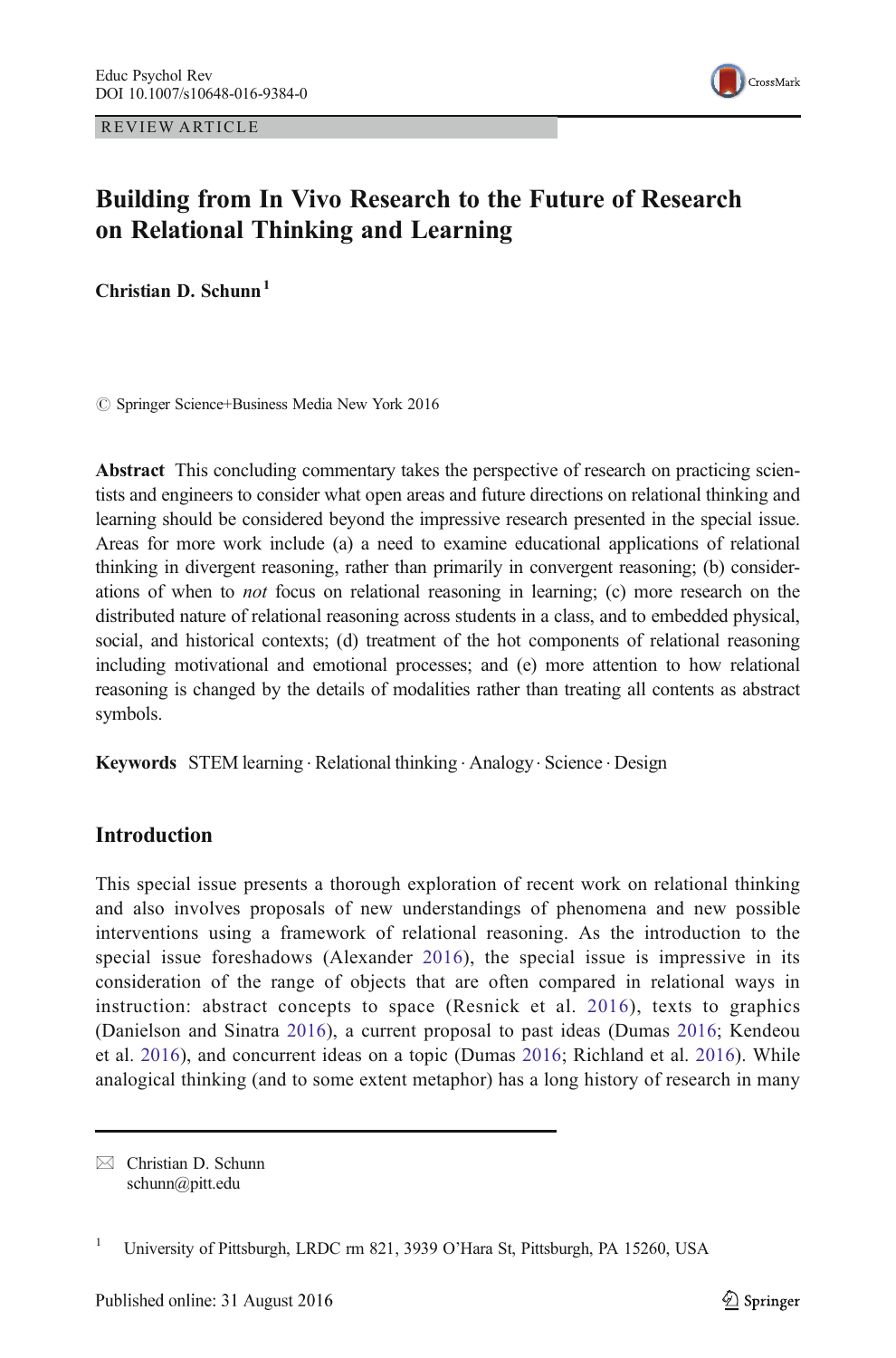domains (Dumas [2016](#page-6-0); Goel [1997](#page-6-0); Holyoak and Thagard [1995](#page-6-0)), this broader conceptualization of relational thinking (i.e., including anomaly, antimony, and antithesis) is particularly novel and powerful (Alexander et al. [2016\)](#page-5-0).

Since the introduction to the special issue (Alexander [2016\)](#page-5-0) was particularly thorough in summarizing what was included in the special issue, my commentary on the set of papers will not summarize what was included. Instead, I will focus my comments on what was not included, pushing for new conceptualizations and research that extends the current work in various directions. I make these remarks as a researcher who has spent over two decades formally studying the moment-by-moment actual work of scientists and engineers on real projects over extended periods; some of this in vivo work is reviewed by Dumas ([2016](#page-6-0)). This research often involves systematic coding and quantitative analysis of conversations obtained from video, including particularly high-functioning product design teams at innovative firms (Chan and Schunn [2015a;](#page-6-0) Christensen and Schunn [2007,](#page-6-0) [2009](#page-6-0)), large numbers of student engineering teams varying in effectiveness (Jang and Schunn [2014](#page-6-0)), and various kinds of basic and applied scientists (Chan et al. [2012;](#page-6-0) Paletz et al. [2011](#page-7-0), [2013a,](#page-7-0) [b,](#page-7-0) [2016](#page-7-0); Trickett et al. [2009\)](#page-7-0). This prior work has also included analysis of computer logs of choices and text of engineers and scientists designing and reasoning (Chan et al. [2015;](#page-6-0) Chan and Schunn [2015b](#page-6-0); Schunn and Anderson [1999](#page-7-0)). While much of this work can be considered basic cognitive science research, it has many educational implications that I have systematically explored. In particular, the in vivo research in which my colleagues and I have engaged has informed the design of innovative curricula for middle-school and high-school science classrooms. For example, these curricula ground the learning of students in more realistic activities of actual scientists and engineers to produce large improvements in student learning outcomes (Apedoe et al. [2008](#page-5-0); Ellefson et al. [2008](#page-6-0); Mehalik et al. [2008](#page-7-0); Peffer et al. [2015](#page-7-0); Reynolds et al. [2009;](#page-7-0) Schuchardt and Schunn [2016](#page-7-0); Silk et al. [2009\)](#page-7-0). It is from this understanding of STEM reasoning and its applications to student learning that the following themes emerged.

# Broad Functions of Relational Reasoning—Converging and Diverging Functions

Research on relational reasoning in psychology and education has occasionally been connected to computational modeling work (Dumas [2016\)](#page-6-0). Within the broader computational literature, there has been work on understanding both the diverging and converging search sides of STEM problem-solving (Dumas [2016](#page-6-0); Schunn et al. [2012\)](#page-7-0). That is, both scientists and engineers need to consider new ideas (divergent search) as well as evaluate which ideas are most productive or refine ideas to make them more productive/ accurate (convergent search). Although relational reasoning plays a central role in both psychological and computational accounts of divergent and convergent search, it is worth noting however that this special issue, particularly in its educational applications, has focused almost exclusively on convergent search: which relationships or inferences do students correctly encode from co-presented ideas, concepts, and representations? This focus may reflect the long-standing bias introduced by the influential philosopher of science Karl Popper who argued that only evaluation of hypothesis was a topic worthy of systematic analysis, denying that the discovery of new hypotheses can be understood in rational terms (Simon [1977\)](#page-7-0).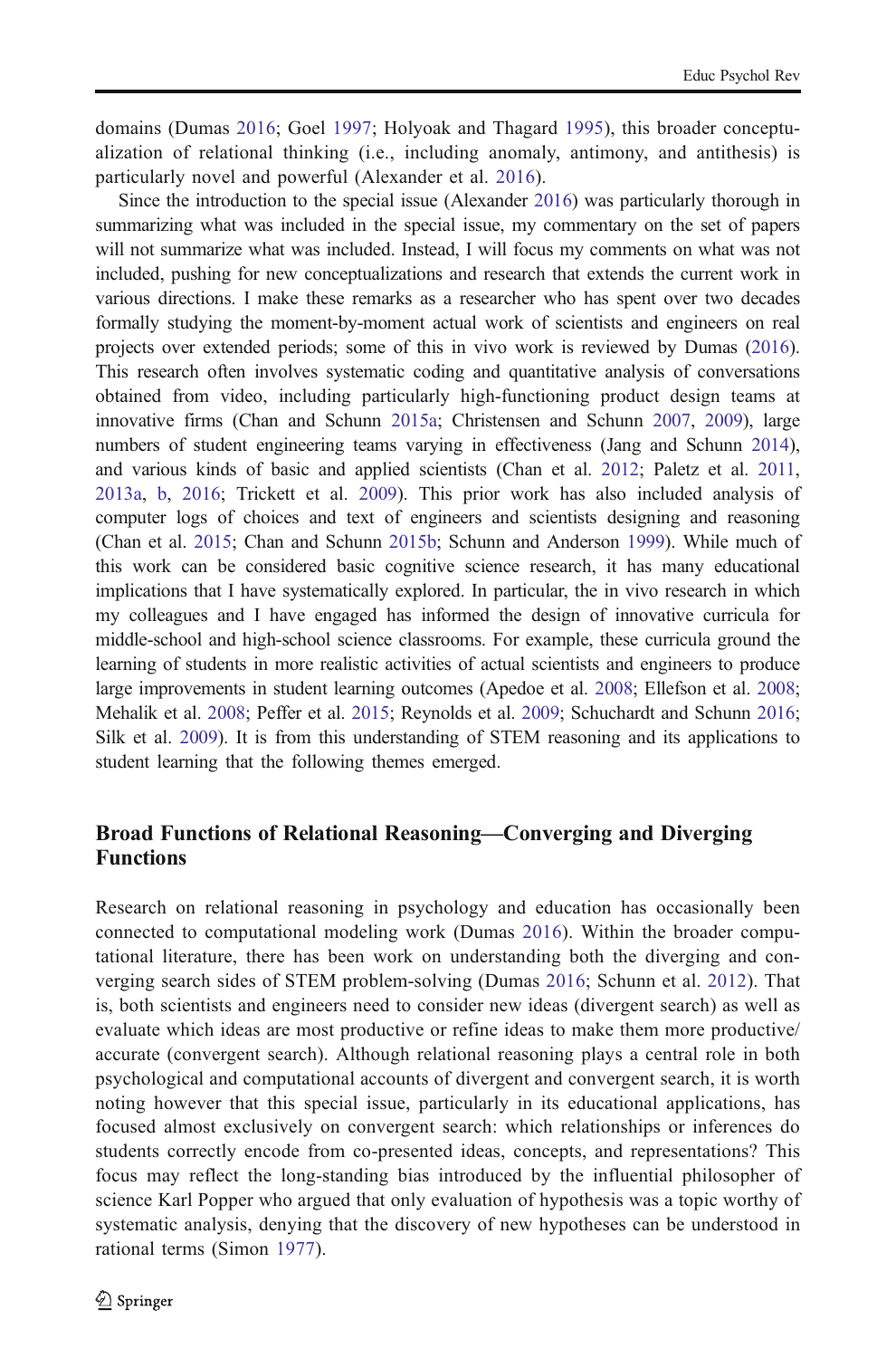Although the task at hand in many situations for students is to evaluate/refine presented ideas, that is not the only task at hand, especially vis-à-vis relational reasoning:

- 1) When students are reading texts on their own, they must make choices in which prior concepts and instances/examples to which to relate the current talk, text, or image (Forbus et al. [1995](#page-6-0));
- 2) Most students are tasked on occasion to engage in problem-based learning, which involves a phase of generating possible solutions (Kolodner et al. [2003\)](#page-6-0); and
- 3) Learning to be an effective problem-solver involves not only refining existing problemsolving strategies in terms of making them more accurate, faster, and more appropriately applied but also discovering new strategies (Lemaire and Siegler [1995](#page-6-0); Schunn et al. [2005](#page-7-0)).

More work needs to be conducted to understand what prompts relational reasoning in students' divergent search and how to best support students use of relational reasoning in divergent search.

# Relational Reasoning Is Sometimes Counterproductive

From the work reviewed in the special issue, it is clear that students often benefit from connecting new understandings to old understandings and sometimes benefit from having to adapt old understandings given the relations to the new evidence. However, a focus on prior instances is not always productive (Kendeou et al. [2016\)](#page-6-0). Some analogies are misleading, carrying forward inferential errors as well as useful inferences (e.g., the analogy of electricity flow to water flow). More generally, analogies (and antimonies, anomalies, and antimonies by extension) can be thought of as a kind of model, and all models are necessarily (partially incorrect) approximations. It is not just a matter of having enough knowledge of a source domain to transfer that content (Kendeou et al. [2016](#page-6-0); Richland et al. [2016\)](#page-7-0). It is also a matter of trade-offs between the amount of useful new information that the analogy conveys against the incorrect information the analogy also conveys and the learner's ability to debug the incorrect information through additional information and reasoning. Similar points can be made about anomalies: sometimes they challenge student misconceptions in very useful ways, but sometimes they introduce new red herrings.

There is also plenty of research showing that considering prior instances can be hurtful for engineering design (Jansson and Smith [1991](#page-6-0); Purcell and Gero [1996](#page-7-0)), even in experts (Linsey et al. [2010\)](#page-7-0) because activating some ideas may limit overall ideation rates or prevents more novel ideas from being considered (Chan et al. [2011\)](#page-6-0). Which analogies are used (e.g., near vs. far analogies) can matter (Chan et al. [2015](#page-6-0); Chan and Schunn [2015a,](#page-6-0) [b\)](#page-6-0), as well how these analogies are labeled (Linsey et al. [2010\)](#page-7-0). In sum, framing all learning as necessarily relational may lead to counterproductive instructional moves and learning activities. More research needs to be conducted to understand not only *which* relations should be emphasized but also when relations should be emphasized.

#### Mental Work Is Rarely Solo Work—All the World Is a Stage

The study of relational thinking is firmly grounded in the cognitive research tradition, which generally emphasizes mental activity inside individual minds. However, in vivo research on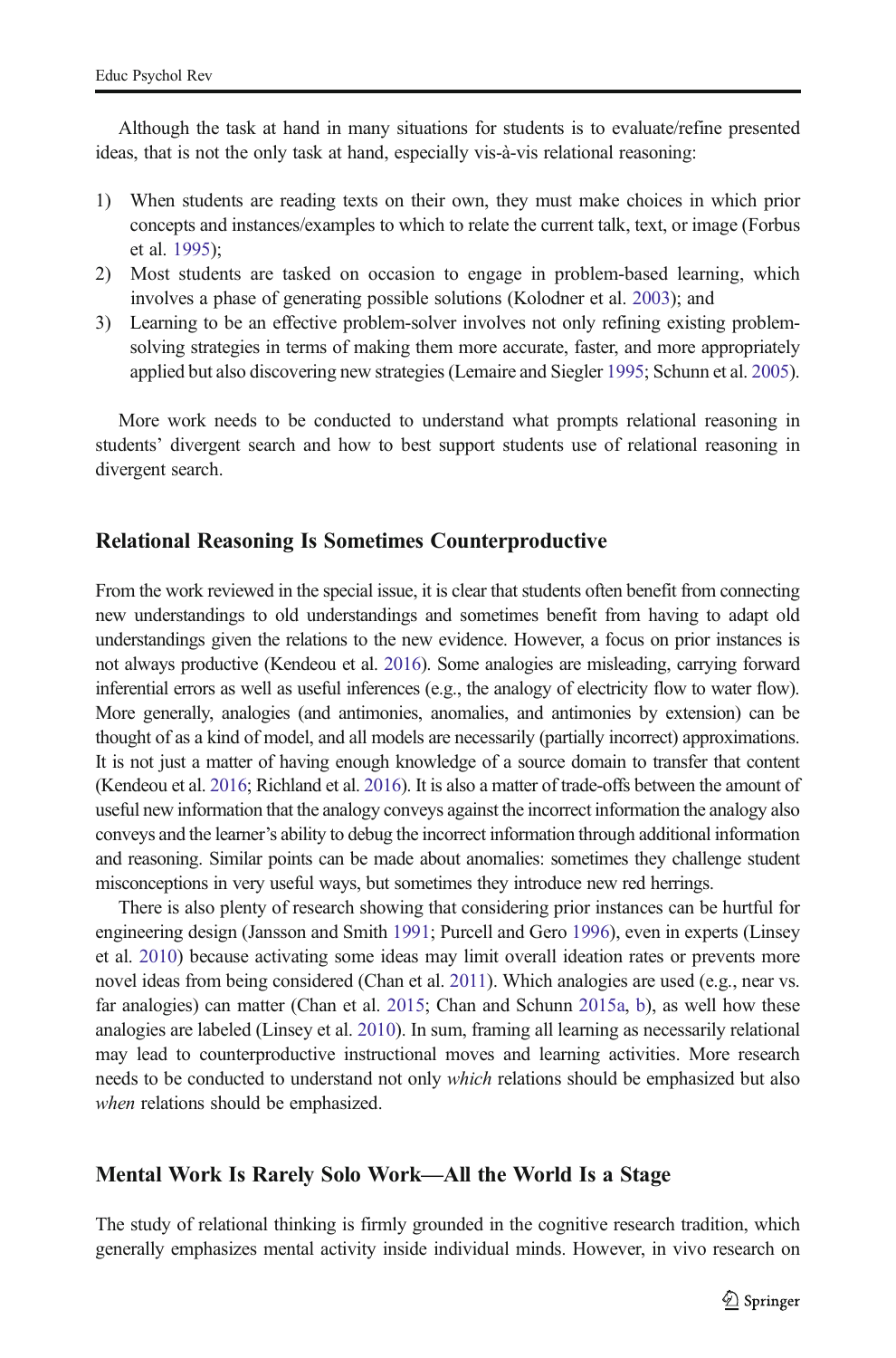scientists and engineers has long revealed that they work in teams and that critical reasoning is done in a distributed fashion across team members, with the nature of that distribution affecting the reasoning outcomes (Dunbar [1995](#page-6-0); Paletz and Schunn [2010\)](#page-7-0). This point can be more generally framed within the distributed cognition theoretical framework (Hutchins [1995\)](#page-6-0).

In this issue, several cases of distributed cognition were considered. In particular, Richland et al. ([2016](#page-7-0)) explicitly considered the distributed cognition between students and teachers. Almost all of the papers consider the distributed cognition between students and external supports (e.g., texts, graphics, images, or PowerPoint slides used by the teacher while making analogies or showing different solutions). However, there is also distributed cognition across students in whole class discusses and small group work. The space of relations to be considered is greatly expanded as the set of co-reasoners increases. For example, a new idea can be considered an analogy by one student, an antimony by another student, and an anomaly by a third all in the same group context, simultaneously serving different cognition functions. How do these different interpretations of a new piece of information vis-à-vis old information influence what learners can take away from the new information? It could be that different interpretations seed the group with diverse items that collectively can be minded through discussion to uncover a good understanding (i.e., the diversity of interpretations may be useful). However, unless the differences of interpretation are surfaced, false agreement about the aptness of a new piece of information may cement misconceptions rather than resolve them.

There is also the relation of students' problems and solutions to the larger world, in particular extended physical contexts (their neighborhood, city, region, country), social contexts (family, socioeconomic situation, extracurricular activities), and recent historical events in these physical and social contexts. These relationships influence which ideas and behaviors are commonly occurring in the students' lives and what values are attached to these ideas and behaviors, which in turn influence uptake of these ideas and behaviors. Consider the use of a line of reasoning used in a recent US Supreme Court decision as an analogy in a social studies classroom conversation. Some of the class might be in favor of the decision and some might be against (as would often happen in close decisions), and their stance on the overall decision would likely color their willingness to consider the analogy as useful or not—this point is taken up in greater detail in the next section.

#### Reasoning Is Not Divorced from Motivation and Emotion

Another consequence of the cognitive foundation of relational reasoning and learning work is the neglect of emotion and motivation despite its clear important role in learning (Alexander [2003,](#page-5-0) [2016](#page-5-0)). Motivational goals (Elliot [2006](#page-6-0); Harackiewicz et al. [2000](#page-6-0)) can influence not only how students engage with problem materials (e.g., with performance or mastery learning goals) but also which kinds of learning materials are most useful for them. For example, students with mastery goals are more likely to benefit from discovery learning materials, whereas students with performance goals are more likely to benefit from direct instruction (Belenky and Nokes-Malach [2012](#page-6-0), [2013](#page-6-0)). To date, interactions of motivational learning goals with relational reasoning interventions have not been considered, even though they are likely. For example, it is likely that mastery-oriented students are more likely to follow through the inferences of analogies and be bothered by anomalies.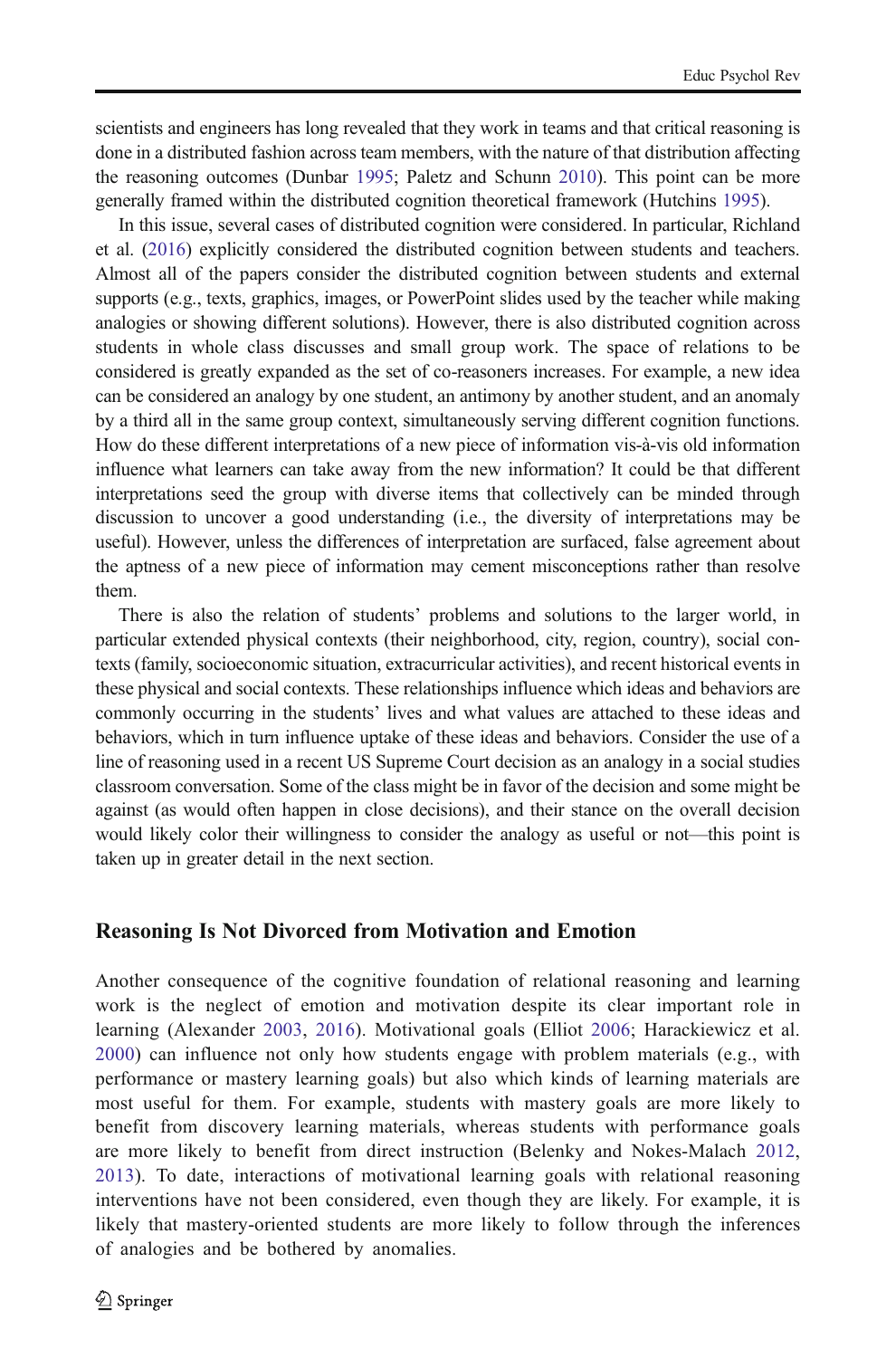Historically, analogy has generally been examined in purely cognitive rather than emotional terms. However, as noted by Thagard ([2008](#page-7-0)), analogies themselves can be emotional in that there are valences associated with components of the analogy that influence inference and agreement. Further, even when analogies are not themselves emotional, my research has shown that analogies have emotional antecedents and consequences. For example, (some types of) analogies are more likely to spring from moments of interpersonal conflict in the team or high levels of uncertainty, and analogies can resolve uncertainty (Chan et al. [2012](#page-6-0)) and produce new forms of interpersonal conflict (Paletz et al. [2013a\)](#page-7-0). Further, in scientists and engineers, anomalies can be a large source of frustration and debate, acting as a motivator for extended research on a topic and hence new discoveries. But there are many different possible responses to anomalies (Chinn and Brewer [1992](#page-6-0)), some more productive for learning than others. Further, not all students are willing to engage in public debate, and this resistance to public disagreement can limit how much they learn in a science class (Bathgate et al. [2015](#page-6-0)). Little is known how this resistance to publicly disagree shapes classroom learning from analogies and other relational thinking in particular, although it seems likely to matter given the importance of distributed reasoning and needed depth of reasoning required to benefit from relational reasoning.

# Mental Life Is Multimodal—Symbols Are Often Not Like Analogs

A third common characteristic of the cognitive foundations of research on relational reasoning is the focus on framing reasoning primarily in terms of symbol processing, sometimes referred to as the physical symbol systems hypothesis (Newell [1994\)](#page-7-0). Yet there are different conceptualizations of intelligent behavior, including the subsymbolic framework of connectionist theories (Rumelhart et al. [1988\)](#page-7-0), perception-action Gibsonian theories (Gibson [1979](#page-6-0)), and embodied cognition and dynamic systems theories (Barsalou et al. [2003](#page-5-0); Thelen and Smith [1996](#page-7-0)). While many of the papers in this special issue mention the affordances of external representations, most of this special issue makes no distinctions in kind of relational processing across modalities (e.g., Do students think differently about the mapping between space and time when the mapping is verbally given, shown with a cartoon, presented along with a physical ruler that is shown, or presented along with a physical ruler that is held and manipulated by the students during mapping?).

Regardless of the theoretical framework being applied, it is a simple empirical observation that scientists and engineers spend much of their lives dealing with complex visual-spatial representations, figuring out both what information they contain and the ways in which the presented information is misleading (Schunn and Trafton [2012;](#page-7-0) Trickett et al. [2009\)](#page-7-0). Further, decades of research in neuroscience have revealed that human brains have multiple complex brain systems devoted to processing visual-spatial information, and each of these brain systems has different computational properties (Harrison and Schunn [2002](#page-6-0); Previc [1998\)](#page-7-0). For example, there is a system for identifying objects quickly that treats objects in approximate/relational 2- D ways to support better identification, whereas there is another system for supporting perceptual-motor coordination that treats objects in very precise 3-D ways (Biederman [1987](#page-6-0); Kosslyn et al. [2001](#page-6-0); Previc [1998](#page-7-0)).

Since scientists, engineers, and students must use these long-standing neural systems even when working with very recently developed (in evolutionary terms) complex visual-spatial representations, the computational affordances of these different systems are important to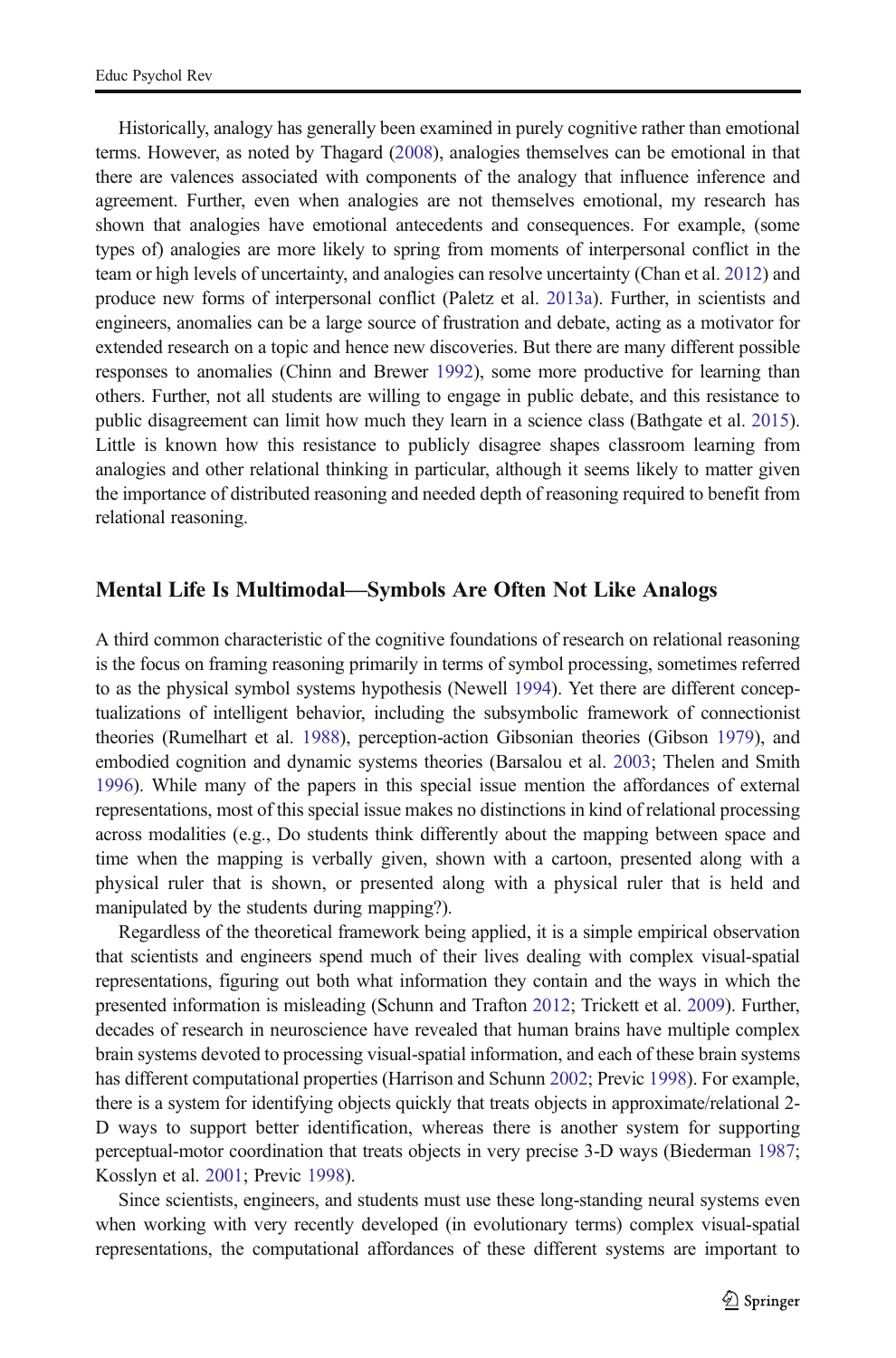<span id="page-5-0"></span>understand (Schunn et al. [2007](#page-7-0)). Novice reasoners are likely more bound by their physical inputs. For example, novices being given visual information in terms of 3-D topography will be more likely to internally represent the information using their 3-D spatial representation, producing both the representational advantages and disadvantages of that system, whereas experts quickly re-represent the information internally in a format that better meets the needs of the task (Schunn et al. [2007](#page-7-0)). Teachers and textbook writers likely place little emphasis on visual details of example images like whether it is a cartoon approximation or a 3-D highly detailed image even though these differences can matter for students.

Student use of analogies for creative tasks/divergent thinking is likely also constrained by the physical environment. Even for expert creative engineers, physical artifacts were found to dramatically reduce use of long-distance analogies in ways that sketches did not (Christensen and Schunn [2007](#page-6-0)). Physical prototyping is a highly recommended practice in design, and clearly interacting with these physical prototypes has cognitive advantages for both experts and students (e.g., in reducing memory load), so the issue is not whether to use physical prototypes but rather when to use physical prototypes (e.g., putting them away during brainstorming).

# **Conclusions**

Much has been learned about how relational reasoning and learning functions, and this special issue contains groundbreaking work in this tradition, in many cases setting forth a productive research agenda for the coming years. However, STEM reasoning and learning is very complex and it is useful to consider what has been left off the table in this set of papers vis-à-vis relational reasoning. Grounded in careful investigations of the moment-by-moment work of engineers and scientists, this commentary notes five directions that may be important to consider to maximally optimize how relational reasoning is used to drive student learning.

#### Compliance with Ethical Standards

Funding This work was funded by grant DUE-1524575 from the National Science Foundation.

Conflict of Interest The author declares that he has no conflict of interest.

# **References**

- Alexander, P. A. (2003). The development of expertise: the journey from acclimation to proficiency. Educational Researcher, 32(8), 10–14.
- Alexander, P. A. (2016). Relational reasoning in stem domains: a foundation for academic development. Educational Psychology Review. doi[:10.1007/s10648-016-9383-1.](http://dx.doi.org/10.1007/s10648-016-9383-1)
- Alexander, P. A., Dumas, D., Grossnickle, E. M., List, A., & Firetto, C. M. (2016). Measuring relational reasoning. Journal of Experimental Education, 84, 119–151. doi:[10.1080/00220973.2014.963216](http://dx.doi.org/10.1080/00220973.2014.963216).
- Apedoe, X. S., Reynolds, B., Ellefson, M. R., & Schunn, C. D. (2008). Bringing engineering design into high school science classrooms: the heating/cooling unit. Journal of Science Education and Technology, 17(5), 454–465. doi[:10.1007/S10956-008-9114-6.](http://dx.doi.org/10.1007/S10956-008-9114-6)
- Barsalou, L. W., Simmons, W. K., Barbey, A. K., & Wilson, C. D. (2003). Grounding conceptual knowledge in modality-specific systems. Trends in Cognitive Sciences, 7(2), 84–91.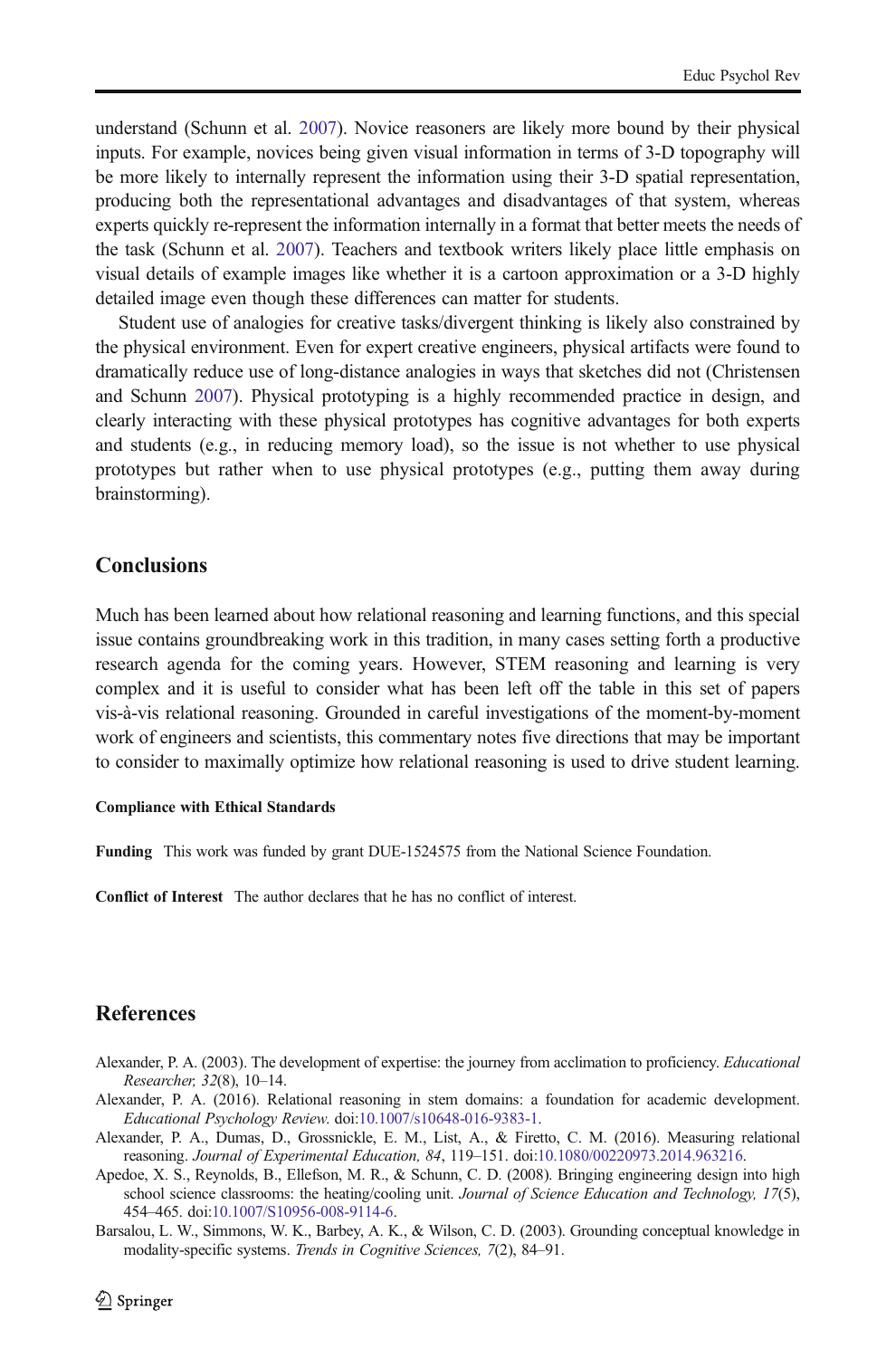- <span id="page-6-0"></span>Bathgate, M., Crowell, A., Schunn, C. D., Cannady, M., & Dorph, R. (2015). The learning benefits of being willing and able to engage in scientific argumentation. *International Journal of Science Education*, 37(10), 1590–1612. doi:[10.1080/09500693.2015.1045958](http://dx.doi.org/10.1080/09500693.2015.1045958).
- Belenky, D. M., & Nokes-Malach, T. J. (2012). Motivation and transfer: the role of mastery-approach goals in preparation for future learning. Journal of the Learning Sciences, 21(3), 399–432. doi:[10.1080](http://dx.doi.org/10.1080/10508406.2011.651232) [/10508406.2011.651232.](http://dx.doi.org/10.1080/10508406.2011.651232)
- Belenky, D. M., & Nokes-Malach, T. J. (2013). Knowledge transfer and mastery-approach goals: effects of structure and framing. Learning and Individual Differences, 25, 21–34. doi:[10.1016/j.lindif.2013.02.004.](http://dx.doi.org/10.1016/j.lindif.2013.02.004)
- Biederman, I. (1987). Recognition-by-components: a theory of human image understanding. Psychological Review, 94(2), 115–117.
- Chan, J., & Schunn, C. D. (2015a). The impact of analogies on creative concept generation: lessons from an in vivo study in engineering design. Cognitive Science, 39(1), 126–155. doi[:10.1111/cogs.12127.](http://dx.doi.org/10.1111/cogs.12127)
- Chan, J., & Schunn, C. D. (2015b). The importance of iteration in creative conceptual combination. Cognition, 145, 104–115. doi:[10.1016/j.cognition.2015.08.008](http://dx.doi.org/10.1016/j.cognition.2015.08.008).
- Chan, J., Fu, K., Schunn, C. D., Cagan, J., Wood, K., & Kotovsky, K. (2011). On the benefits and pitfalls of analogies for innovative design: ideation performance based on analogical distance, commonness, and modality of examples. Journal of Mechanical Design, 133(8). doi[:10.1115/1.4004396.](http://dx.doi.org/10.1115/1.4004396)
- Chan, J., Paletz, S. B. F., & Schunn, C. D. (2012). Analogy as a strategy for supporting complex problem solving under uncertainty. Memory & Cognitition, 40(8), 1352-1365. doi[:10.3758/s13421-012-0227-z](http://dx.doi.org/10.3758/s13421-012-0227-z).
- Chan, J., Dow, S. P., & Schunn, C. D. (2015). Do the best design ideas (really) come from conceptually distant sources of inspiration? Design Studies, 36, 31–58. doi[:10.1016/j.destud.2014.08.001.](http://dx.doi.org/10.1016/j.destud.2014.08.001)
- Chinn, C. A., & Brewer, W. F. (1992). Psychological responses to anomalous data. In Paper presented at the 14th Annual Meeting of the Cognitive Science Society. Bloomington: IN.
- Christensen, B. T., & Schunn, C. D. (2007). The relationship of analogical distance to analogical function and preinventive structure: the case of engineering design. *Memory & Cognition*,  $35(1)$ ,  $29-38$ .
- Christensen, B. T., & Schunn, C. D. (2009). The role and impact of mental simulation in design. Applied Cognitive Psychology, 23(3), 327–344. doi[:10.1002/acp.1464](http://dx.doi.org/10.1002/acp.1464).
- Danielson, R. W., & Sinatra, G. M. (2016). A relational reasoning approach to text-graphic processing. Educational Psychology Review. doi[:10.1007/s10648-016-9374-2.](http://dx.doi.org/10.1007/s10648-016-9374-2)
- Dumas, D. (2016). Relational reasoning in science, medicine, and engineering. *Educational Psychology Review*. doi:[10.1007/s10648-016-9370-6](http://dx.doi.org/10.1007/s10648-016-9370-6).
- Dunbar, K. (1995). How scientists really reason: scientific reasoning in real-world laboratories. In R. J. Sternberg & J. E. Davidson (Eds.), The nature of insight (pp. 365–395). Cambridge, MA: MIT Press.
- Ellefson, M. R., Brinker, R. A., Vernacchio, V. J., & Schunn, C. D. (2008). Design-based learning for biology: genetic engineering experience improves understanding of gene expression. Biochemistry and Molecular Biology Education, 36(4), 292–298. doi:[10.1002/bmb.20203](http://dx.doi.org/10.1002/bmb.20203).
- Elliot, A. J. (2006). The hierarchical model of approach-avoidance motivation. Motivation and Emotion, 30, 111–116.
- Forbus, K. D., Gentner, D., & Law, K. (1995). MAC/FAC: a model of similarity-based retrieval. Cognitive Science, 19(2), 141–205.
- Gibson, J. J. (1979). The ecological approach to visual perception. Boston: Houghton Mifflin.
- Goel, A. K. (1997). Design, analogy, and creativity. IEEE Expert, 12(3), 62-70.
- Harackiewicz, J. M., Barron, K. E., Tauer, J. M., & Carter, S. M. (2000). Short-term and long-term consequences of achievement goals in college: predicting continued interest and performance over time. Journal of Educational Psychology, 92, 315–330.
- Harrison, A. M., & Schunn, C. D. (2002). ACT-R/S: a computational and neurologically inspired model of spatial reasoning. In Paper presented at the 24th Annual Meeting of the Cognitive Science Society. Fairfax: VA.
- Holyoak, K. J., & Thagard, P. (1995). Mental leaps: analogy in creative thought. Cambridge, MA: MIT Press. Hutchins, E. (1995). Cognition in the wild. Cambridge: MIT Press.
- Jang, J., & Schunn, C. D. (2014). A framework for unpacking cognitive benefits of distributed complex visual displays. Journal of Experimental Psychology. Applied, 20(3), 260–269. doi:[10.1037/xap0000022](http://dx.doi.org/10.1037/xap0000022).
- Jansson, D. G., & Smith, S. M. (1991). Design fixation. Design Studies, 12, 3–11.
- Kendeou, P., Butterfuss, R., Van Boekel, M., & O'Brien, E. J. (2016). Integrating relational reasoning and knowledge revision during reading. Educational Psychology Review. doi:[10.1007/s10648-016-9381-3.](http://dx.doi.org/10.1007/s10648-016-9381-3)
- Kolodner, J. L., Camp, P. J., Crismond, D., Fasse, B., Gray, J., Holbrook, J., & Ryan, M. (2003). Problem-based learning meets case-based reasoning in the middle-school science classroom: putting Learning by Design™ into practice. Journal of the Learning Sciences, 12(4), 495–547. doi:[10.1207/S15327809JLS1204\\_2](http://dx.doi.org/10.1207/S15327809JLS1204_2).
- Kosslyn, S. M., Ganis, G., & Thompson, W. L. (2001). Neural foundations of imagery. Nature Reviews Neuroscience, 2, 635–642.
- Lemaire, P., & Siegler, R. S. (1995). Four aspects of strategic change: contributions to children's learning of multiplication. Journal of Experimental Psychology: General, 124(1), 83–97.